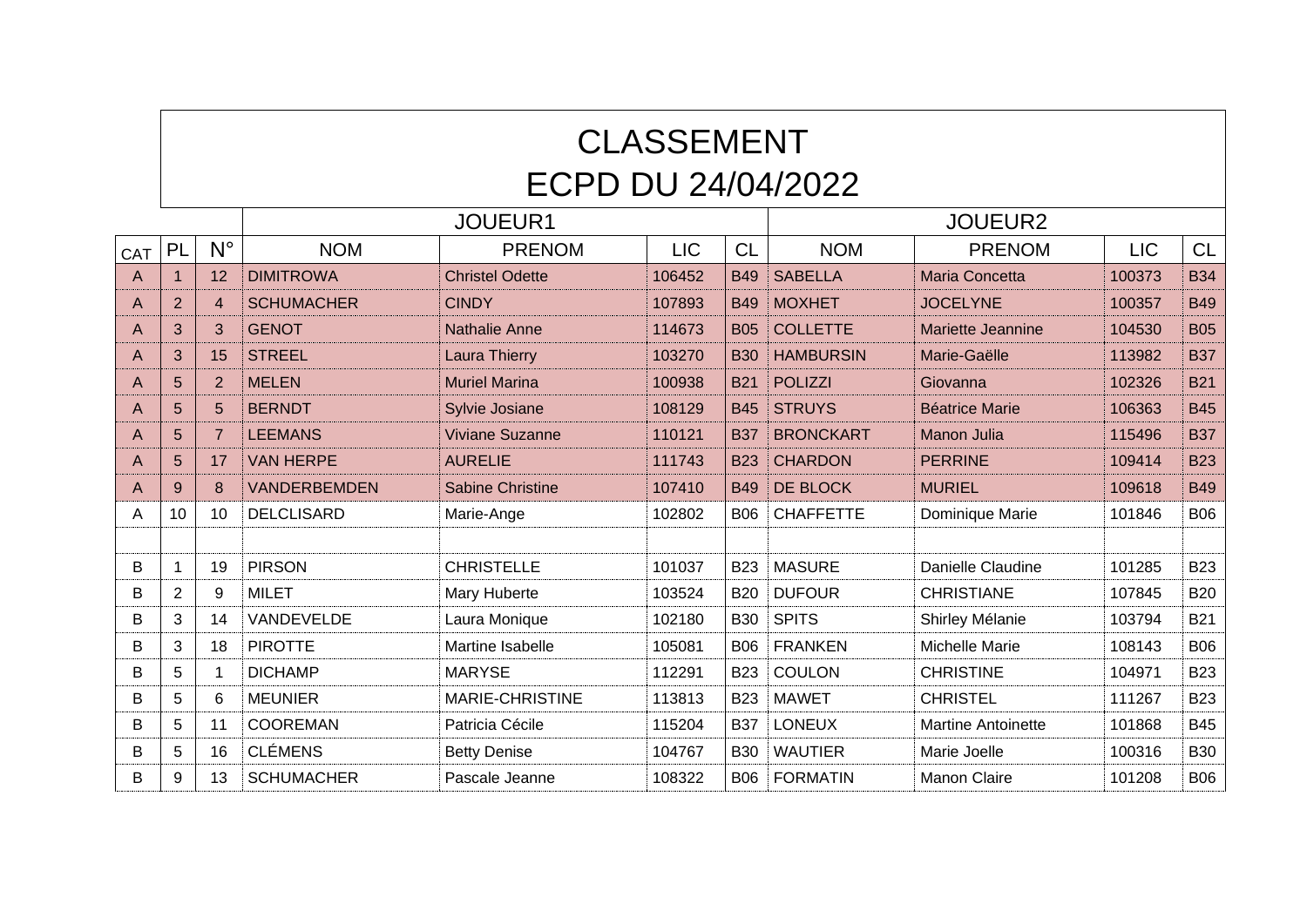## CLASSEMENT ECPD DU 24/04/2022

|     |                 |                  |                    | JOUEUR1                |            |            | <b>JOUEUR2</b>       |                         |            |            |  |
|-----|-----------------|------------------|--------------------|------------------------|------------|------------|----------------------|-------------------------|------------|------------|--|
| CAT | PL              | $N^{\circ}$      | <b>NOM</b>         | <b>PRENOM</b>          | <b>LIC</b> | <b>CL</b>  | <b>NOM</b>           | <b>PRENOM</b>           | <b>LIC</b> | <b>CL</b>  |  |
| A   |                 | 37               | <b>HANNOSSET</b>   | Michael Sébastien      | 112324     | <b>B37</b> | <b>DELATTE</b>       | <b>MAXENCE</b>          | 107236     | <b>B37</b> |  |
| Α   | $\overline{2}$  | 13               | <b>MUSELLE</b>     | <b>Steeves Daniel</b>  | 103843     | <b>B45</b> | <b>LAGNEAUX</b>      | Jonathan Charly         | 112289     | <b>B45</b> |  |
| A   | 3               | $\boldsymbol{A}$ | <b>SOUVERAINS</b>  | Patrick Jean           | 102712     | <b>B05</b> | <b>SCIMIA</b>        | Fabrizio                | 106414     | <b>B05</b> |  |
| Α   | 3               | 58               | <b>CHARDON</b>     | <b>JULIEN</b>          | 105063     | <b>B23</b> | <b>DAVID</b>         | <b>NICOLAS</b>          | 100836     | <b>B23</b> |  |
| A   | 5               | 6                | <b>DELPERDANGE</b> | <b>Ludovic Paul</b>    | 103164     | <b>B05</b> | <b>LARUELLE</b>      | <b>Raymond Alphonse</b> | 104728     | <b>B30</b> |  |
| Α   | 5               | 14               | <b>DESPONTIN</b>   | <b>JEAN CLAUDE</b>     | 105860     | <b>B49</b> | <b>DUBOIS</b>        | Frédéric Edouard        | 100342     | <b>B49</b> |  |
| Α   | 5               | 24               | <b>NAVIAUX</b>     | <b>SEBASTIEN</b>       | 101720     | <b>B23</b> | <b>VASSELIN</b>      | corentin                | 151082     | <b>B04</b> |  |
| A   | 5               | 40               | <b>MAIORANA</b>    | Giovanni               | 100345     | <b>B34</b> | <b>JACHACEK</b>      | Sébastien Daniel        | 112070     | <b>B34</b> |  |
| Α   | 9               | 9                | <b>HEUSDEN</b>     | <b>ARNAUD</b>          | 112340     | <b>B20</b> | <b>DELVAUX</b>       | Jeremy Christian        | 111606     | A31        |  |
| Α   | 10 <sup>1</sup> | 5                | <b>BÉRODE</b>      | <b>Mattieu</b>         | 112770     | <b>B37</b> | <b>DELNOY</b>        | Raphaël Frédéric        | 102195     | <b>B37</b> |  |
| A   | 11              | 45               | <b>LEGRAND</b>     | <b>Benjamin Martin</b> | 112181     | <b>B37</b> | <b>FRASCONE</b>      | Loreto Jean-François    | 107624     | <b>B37</b> |  |
| A   | 12              | 53               | <b>STERKEN</b>     | <b>Marty David</b>     | 110604     | <b>B49</b> | <b>HANS</b>          | <b>CHARLY</b>           | 103564     | <b>B23</b> |  |
| A   | 13              | 56               | <b>REMACLE</b>     | <b>BRYAN</b>           | 115480     | <b>B45</b> | <b>GERDAY</b>        | <b>Julien Michel</b>    | 107741     | <b>B45</b> |  |
| A   | 14              |                  | <b>GONDA</b>       | <b>Thierry Maurice</b> | 104944     | <b>B45</b> | <b>ROMMES</b>        | <b>JONATHAN</b>         | 100863     | <b>B45</b> |  |
| A   | 15              |                  | DE CHIRICO         | Michele                | 100979     | <b>B45</b> | PELZER               | <b>Michel Pierre</b>    | 104700     | <b>B45</b> |  |
| A   | 16              | 29               | <b>BOURDOUXHE</b>  | <b>FREDERIC</b>        | 108346     | <b>B08</b> | <b>GOLOBIC</b>       | <b>Christian Alois</b>  | 108539     | <b>B08</b> |  |
| A   | 17              | 3                | <b>SIMON</b>       | <b>Laurent Michel</b>  | 106759     | <b>B30</b> | <b>FIVET</b>         | <b>Mathieu Olivier</b>  | 108321     | <b>B30</b> |  |
| A   | 17              | 11               | <b>PODOR</b>       | Serge Georges          | 102703     | <b>B40</b> | <b>RIGA</b>          | William Arsène          | 102708     | <b>B06</b> |  |
| Α   | 17              | 12               | <b>PEIGNEUR</b>    | <b>FREDERIC</b>        | 108439     | <b>B23</b> | <b>MESTREZ</b>       | <b>Didier Freddy</b>    | 100928     | <b>B23</b> |  |
| A   | 17              | 17               | <b>RIGHETTI</b>    | Paolo                  | 113764     | <b>B45</b> | <b>CRISIGIOVANNI</b> | <b>Edouard Vincenzo</b> | 100994     | <b>B40</b> |  |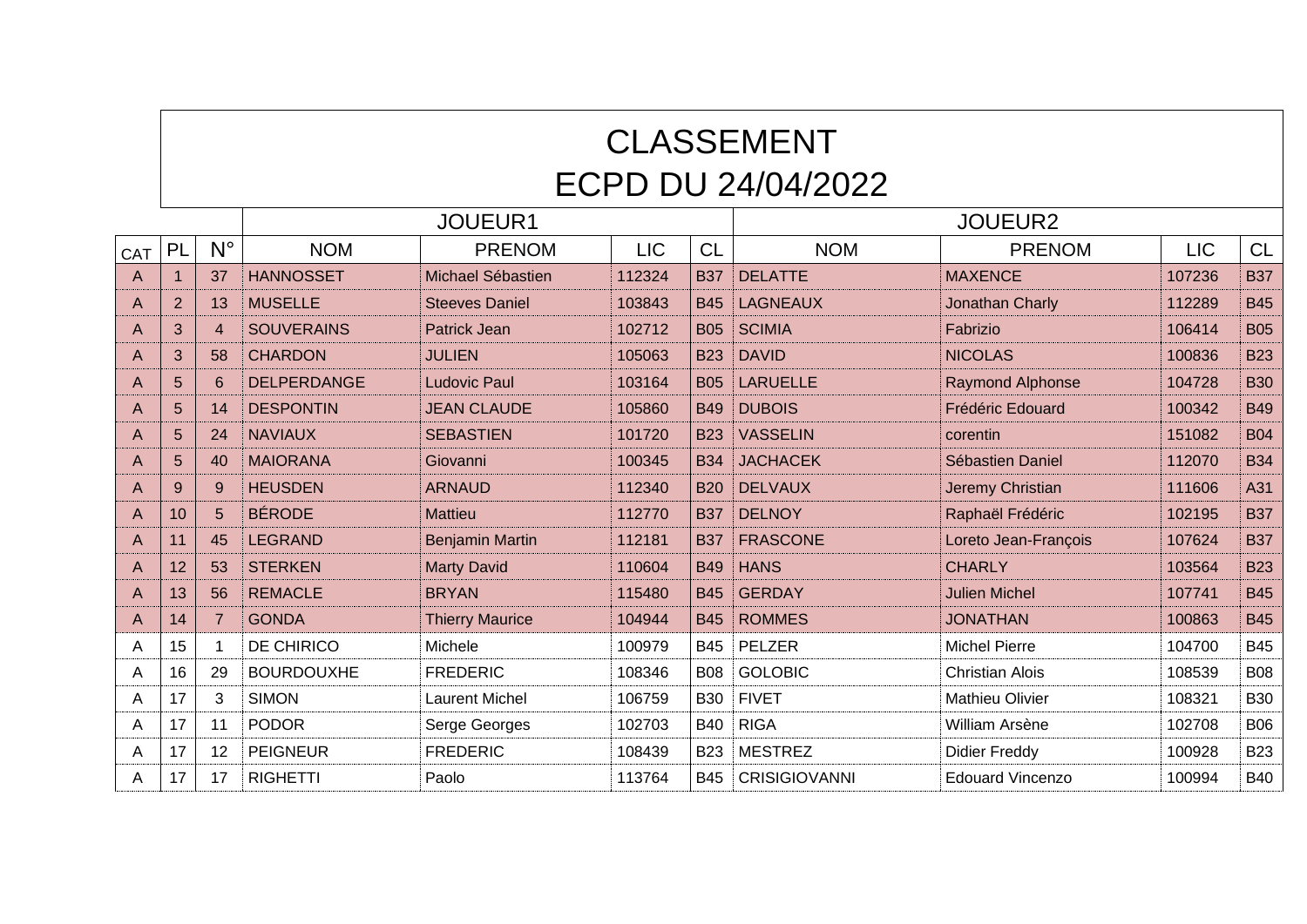| A | 17             | 18             | <b>DEMOULIN</b>    | Aymeric François      | 110288 | <b>B05</b> | <b>BONNY</b>          | Jonathan Hubert  | 109145 | <b>B34</b>      |
|---|----------------|----------------|--------------------|-----------------------|--------|------------|-----------------------|------------------|--------|-----------------|
| A | 17             | 19             | <b>BAXEVANIDIS</b> | Jonas Danielle        | 109289 | <b>B12</b> | <b>HOUGARDY</b>       | Marc Frédéric    | 111147 | B <sub>12</sub> |
| A | 17             | 22             | <b>MILQUET</b>     | <b>ARNAUD</b>         | 105585 | <b>B23</b> | <b>CLONEN</b>         | <b>JEROME</b>    | 112682 | <b>B23</b>      |
| A | 17             | 28             | <b>BARBIER</b>     | <b>Michel Alfred</b>  | 111846 | <b>B37</b> | <b>GUILLICK</b>       | Chantal Jeanne   | 105678 | <b>B37</b>      |
| A | 17             | 30             | <b>SMEETS</b>      | <b>Yannick Daniel</b> | 106072 | <b>B21</b> | <b>DELMOTTE</b>       | Jordan Jonathan  | 114060 | <b>B21</b>      |
| Α | 17             | 32             | <b>MILQUET</b>     | <b>ADRIEN</b>         | 113230 | <b>B23</b> | <b>CHRISTIAENS</b>    | <b>EMILE</b>     | 108960 | <b>B23</b>      |
| A | 17             | 35             | <b>LECOCQ</b>      | Cédric Eric           | 100759 | <b>B34</b> | <b>BONNY</b>          | Cédric Bernard   | 101356 | <b>B34</b>      |
| A | 17             | 36             | <b>LEROY</b>       | <b>Bernard Claude</b> | 108546 | <b>B08</b> | <b>MANGUETTE</b>      | Louis Paul       | 105427 | <b>B08</b>      |
| A | 17             | 42             | <b>TACKELS</b>     | Olivier Roger         | 103311 | <b>B40</b> | <b>GEYER</b>          | Morgan Michel    | 105086 | <b>B06</b>      |
| A | 17             | 44             | <b>COLLETTE</b>    | Grégory Charles       | 100356 | <b>B05</b> | <b>DICARA</b>         | Ludovic Nicolas  | 111632 | <b>B05</b>      |
| A | 17             | 46             | <b>STREEL</b>      | Jean François         | 105762 | <b>B30</b> | <b>DEMOLLEIN</b>      | Eric Henri       | 100878 | <b>B05</b>      |
| A | 17             | 55             | <b>LENTINI</b>     | <b>STEFANO</b>        | 111012 | <b>B45</b> | <b>LAMBRECHTS</b>     | <b>RAPHAEL</b>   | 113639 | <b>B45</b>      |
|   |                |                |                    |                       |        |            |                       |                  |        |                 |
| B | $\mathbf{1}$   | 48             | <b>FORTEMPS</b>    | <b>BENOIT</b>         | 104906 | <b>B45</b> | <b>DESWARTE</b>       | <b>Steve</b>     | 108205 | <b>B41</b>      |
| B | $\overline{2}$ | 47             | <b>GILLARD</b>     | Kévin Félix           | 112308 | <b>B37</b> | <b>CHRISTIAENS</b>    | <b>JORDAN</b>    | 108039 | <b>B23</b>      |
| B | 3              | 20             | <b>SMAL</b>        | <b>Corentin Frank</b> | 100846 | <b>B30</b> | <b>MILQUET</b>        | <b>FABRICE</b>   | 108812 | <b>B23</b>      |
| B | 3              | 52             | <b>BARTHOLOME</b>  | <b>DAVID</b>          | 114242 | <b>B23</b> | <b>STASSAIN</b>       | <b>JEAN-MARC</b> | 104948 | <b>B23</b>      |
| B | 5              | 25             | DE WILDE           | Stéphane Victor       | 111602 | <b>B37</b> | <b>COLINET</b>        | Gino Lucien      | 112315 | <b>B37</b>      |
| B | 5              | 27             | <b>NOWAK</b>       | <b>Michal Roger</b>   | 114549 | <b>B43</b> | <b>BOUTTE</b>         | <b>BRYAN</b>     | 110712 | <b>B20</b>      |
| B | 5              | 50             | <b>CLÉMENS</b>     | <b>Steve Marc</b>     | 107451 | <b>B30</b> | <b>VIAENE</b>         | Anthony Isidore  | 115145 | <b>B30</b>      |
| B | 5              | 60             | <b>DOZOT</b>       | Christophe André      | 109482 | <b>B06</b> | <b>COLLARD</b>        | Cédric David     | 105013 | <b>B06</b>      |
| В | 9              | $\overline{2}$ | <b>MASSON</b>      | <b>OLIVIER</b>        | 112202 | <b>B09</b> | <b>DODÉMONT</b>       | Ludovic Auguste  | 104365 | <b>B17</b>      |
| B | 9              | 8              | CANI               | Pietro André          | 102298 | <b>B22</b> | <b>FERNANDEZ LEAL</b> | Frédéric Nicolas | 106936 | <b>B22</b>      |
| B | 9              | 16             | <b>ABSIL</b>       | Fabian Henri          | 101739 | <b>B05</b> | <b>LORREYN</b>        | David            | 152407 | <b>B16</b>      |
| B | 9              | 31             | <b>GOBERT</b>      | Patrick Yvan          | 101515 | <b>B06</b> | <b>COENEN</b>         | Alain Laurent    | 106361 | <b>B06</b>      |
| B | 9              | 38             | DE WITTE           | Jonathan              | 102271 | <b>B21</b> | <b>CUVELIER</b>       | MICHAËL          | 104952 | <b>B16</b>      |